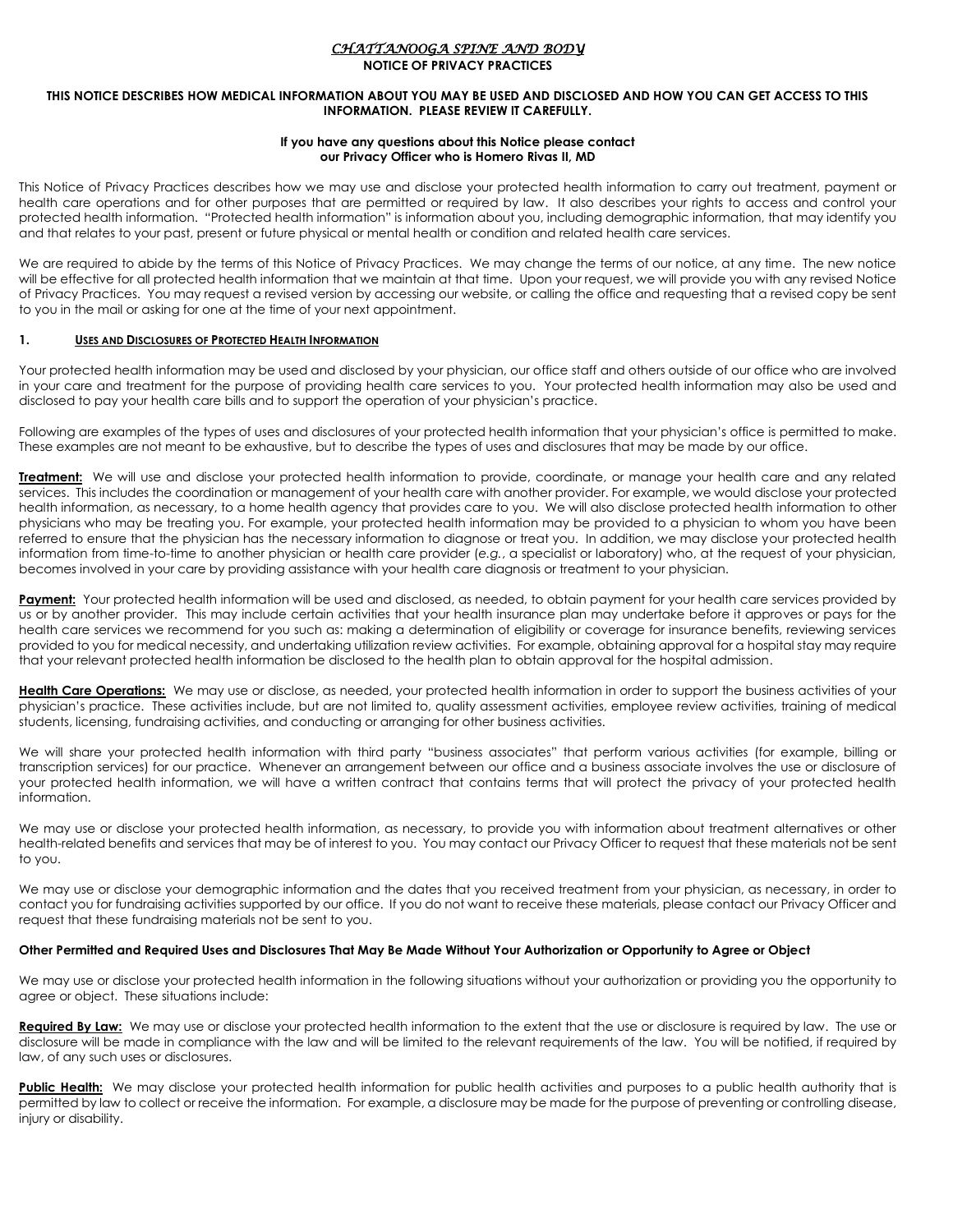**Communicable Diseases:** We may disclose your protected health information, if authorized by law, to a person who may have been exposed to a communicable disease or may otherwise be at risk of contracting or spreading the disease or condition.

**Health Oversight:** We may disclose protected health information to a health oversight agency for activities authorized by law, such as audits, investigations, and inspections. Oversight agencies seeking this information include government agencies that oversee the health care system, government benefit programs, other government regulatory programs and civil rights laws.

Abuse or Neglect: We may disclose your protected health information to a public health authority that is authorized by law to receive reports of child abuse or neglect. In addition, we may disclose your protected health information if we believe that you have been a victim of abuse, neglect or domestic violence to the governmental entity or agency authorized to receive such information. In this case, the disclosure will be made consistent with the requirements of applicable federal and state laws.

Food and Drug Administration: We may disclose your protected health information to a person or company required by the Food and Drug Administration for the purpose of quality, safety, or effectiveness of FDA-regulated products or activities including, to report adverse events, product defects or problems, biologic product deviations, to track products; to enable product recalls; to make repairs or replacements, or to conduct post marketing surveillance, as required.

Legal Proceedings: We may disclose protected health information in the course of any judicial or administrative proceeding, in response to an order of a court or administrative tribunal (to the extent such disclosure is expressly authorized), or in certain conditions in response to a subpoena, discovery request or other lawful process.

**Law Enforcement:** We may also disclose protected health information, so long as applicable legal requirements are met, for law enforcement purposes. These law enforcement purposes include (1) legal processes and otherwise required by law, (2) limited information requests for identification and location purposes, (3) pertaining to victims of a crime, (4) suspicion that death has occurred as a result of criminal conduct, (5) in the event that a crime occurs on the premises of our practice, and (6) medical emergency (not on our practice's premises) and it is likely that a crime has occurred.

**Coroners, Funeral Directors, and Organ Donation:** We may disclose protected health information to a coroner or medical examiner for identification purposes, determining cause of death or for the coroner or medical examiner to perform other duties authorized by law. We may also disclose protected health information to a funeral director, as authorized by law, in order to permit the funeral director to carry out their duties. We may disclose such information in reasonable anticipation of death. Protected health information may be used and disclosed for cadaveric organ, eye or tissue donation purposes.

Research: We may disclose your protected health information to researchers when their research has been approved by an institutional review board that has reviewed the research proposal and established protocols to ensure the privacy of your protected health information.

**Criminal Activity:** Consistent with applicable federal and state laws, we may disclose your protected health information, if we believe that the use or disclosure is necessary to prevent or lessen a serious and imminent threat to the health or safety of a person or the public. We may also disclose protected health information if it is necessary for law enforcement authorities to identify or apprehend an individual.

**Military Activity and National Security:** When the appropriate conditions apply, we may use or disclose protected health information of individuals who are Armed Forces personnel (1) for activities deemed necessary by appropriate military command authorities; (2) for the purpose of a determination by the Department of Veterans Affairs of your eligibility for benefits, or (3) to foreign military authority if you are a member of that foreign military services. We may also disclose your protected health information to authorized federal officials for conducting national security and intelligence activities, including for the provision of protective services to the President or others legally authorized.

**Workers' Compensation:** We may disclose your protected health information as authorized to comply with workers' compensation laws and other similar legally-established programs.

**Inmates:** We may use or disclose your protected health information if you are an inmate of a correctional facility and your physician created or received your protected health information in the course of providing care to you.

#### **Uses and Disclosures of Protected Health Information Based upon Your Written Authorization**

Other uses and disclosures of your protected health information will be made only with your written authorization, unless otherwise permitted or required by law as described below. You may revoke this authorization in writing at any time. If you revoke your authorization, we will no longer use or disclose your protected health information for the reasons covered by your written authorization. Please understand that we are unable to take back any disclosures already made with your authorization.

#### **Other Permitted and Required Uses and Disclosures That Require Providing You the Opportunity to Agree or Object**

We may use and disclose your protected health information in the following instances. You have the opportunity to agree or object to the use or disclosure of all or part of your protected health information. If you are not present or able to agree or object to the use or disclosure of the protected health information, then your physician may, using professional judgment, determine whether the disclosure is in your best interest.

**Facility Directories:** Unless you object, we will use and disclose in our facility directory your name, the location at which you are receiving care, your general condition (such as fair or stable), and your religious affiliation. All of this information, except religious affiliation, will be disclosed to people that ask for you by name. Your religious affiliation will be only given to a member of the clergy, such as a priest or rabbi.